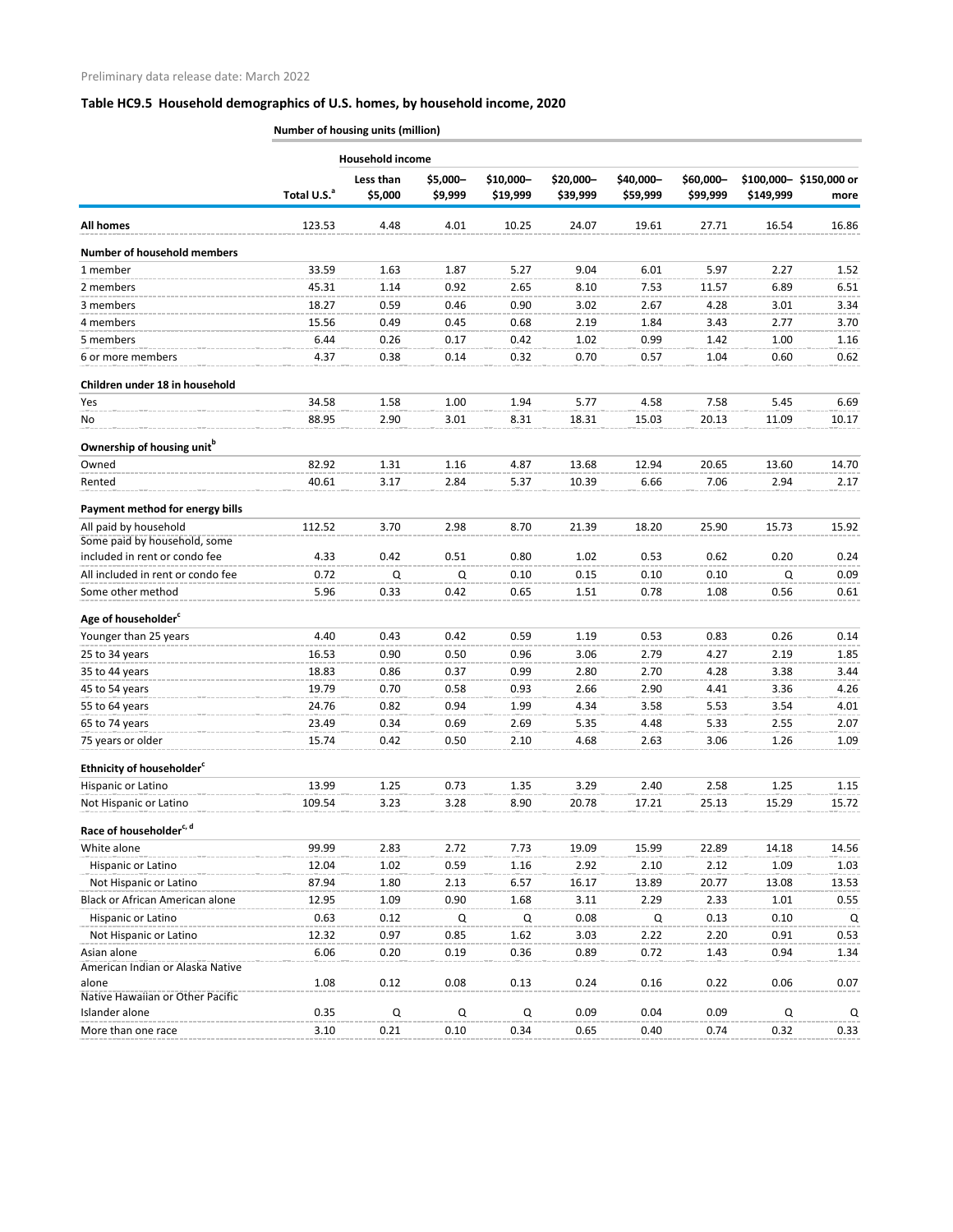## **Table HC9.5 Household demographics of U.S. homes, by household income, 2020**

|                                                        | Number of housing units (million) |                      |                     |                       |                       |                       |                       |           |                                |
|--------------------------------------------------------|-----------------------------------|----------------------|---------------------|-----------------------|-----------------------|-----------------------|-----------------------|-----------|--------------------------------|
|                                                        | <b>Household income</b>           |                      |                     |                       |                       |                       |                       |           |                                |
|                                                        | Total U.S. <sup>a</sup>           | Less than<br>\$5,000 | \$5,000-<br>\$9,999 | \$10,000-<br>\$19,999 | \$20,000-<br>\$39,999 | \$40,000-<br>\$59,999 | \$60,000-<br>\$99,999 | \$149,999 | \$100,000-\$150,000 or<br>more |
| <b>All homes</b>                                       | 123.53                            | 4.48                 | 4.01                | 10.25                 | 24.07                 | 19.61                 | 27.71                 | 16.54     | 16.86                          |
| <b>Employment status of householder</b> <sup>c</sup>   |                                   |                      |                     |                       |                       |                       |                       |           |                                |
| Employed full-time                                     | 57.19                             | 0.66                 | 0.49                | 1.22                  | 7.23                  | 8.97                  | 15.25                 | 11.03     | 12.35                          |
| Employed part-time                                     | 11.08                             | 0.68                 | 0.52                | 1.25                  | 2.71                  | 1.70                  | 2.15                  | 1.06      | 1.00                           |
| Retired                                                | 39.22                             | 0.86                 | 1.40                | 5.20                  | 10.33                 | 7.05                  | 8.19                  | 3.52      | 2.68                           |
| Not employed                                           | 16.03                             | 2.28                 | 1.61                | 2.57                  | 3.80                  | 1.88                  | 2.13                  | 0.93      | 0.83                           |
| <b>Educational attainment of</b>                       |                                   |                      |                     |                       |                       |                       |                       |           |                                |
| householder <sup>c</sup>                               |                                   |                      |                     |                       |                       |                       |                       |           |                                |
| Less than high school diploma or GED                   | 5.95                              | 0.87                 | 0.87                | 1.59                  | 1.55                  | 0.55                  | 0.32                  | 0.10      | 0.08                           |
| High school diploma or GED                             | 27.21                             | 1.90                 | 1.52                | 3.89                  | 8.07                  | 4.96                  | 4.44                  | 1.53      | 0.90                           |
| Some college or Associate's degree                     | 36.90                             | 1.12                 | 1.05                | 3.38                  | 8.72                  | 6.97                  | 9.08                  | 4.26      | 2.32                           |
| Bachelor's degree                                      | 30.92                             | 0.41                 | 0.37                | 1.00                  | 4.17                  | 4.74                  | 8.03                  | 5.94      | 6.26                           |
| Master's, Professional, or Doctoral                    |                                   |                      |                     |                       |                       |                       |                       |           |                                |
| degree                                                 | 22.56                             | 0.19                 | 0.19                | 0.38                  | 1.56                  | 2.39                  | 5.84                  | 4.71      | 7.30                           |
| <b>Typical number of weekdays</b>                      |                                   |                      |                     |                       |                       |                       |                       |           |                                |
| someone is at home most or all of the                  |                                   |                      |                     |                       |                       |                       |                       |           |                                |
| day                                                    |                                   |                      |                     |                       |                       |                       |                       |           |                                |
| 0 days a week                                          | 9.79                              | 0.49                 | 0.33                | 0.59                  | 1.75                  | 1.76                  | 2.53                  | 1.42      | 0.92                           |
| 1 day a week                                           | 3.65                              | 0.19                 | 0.15                | 0.28                  | 0.69                  | 0.68                  | 0.87                  | 0.46      | 0.32                           |
| 2 days a week                                          | 7.28                              | 0.19                 | 0.14                | 0.42                  | 1.52                  | 1.40                  | 1.88                  | 1.03      | 0.71                           |
| 3 days a week                                          | 5.76                              | 0.28                 | 0.18                | 0.41                  | 1.06                  | 1.02                  | 1.40                  | 0.82      | 0.58                           |
| 4 days a week                                          | 4.72                              | 0.14                 | 0.16                | 0.39                  | 0.88                  | 0.83                  | 1.19                  | 0.66      | 0.47                           |
| 5 days a week                                          | 92.33                             | 3.19                 | 3.04                | 8.16                  | 18.16                 | 13.92                 | 19.85                 | 12.14     | 13.86                          |
| Typical number of days someone is<br>working from home |                                   |                      |                     |                       |                       |                       |                       |           |                                |
| 0 days a week                                          | 87.47                             | 4.19                 | 3.77                | 9.61                  | 21.36                 | 15.31                 | 18.58                 | 8.55      | 6.10                           |
| 1 day a week                                           | 1.73                              | Q                    | Q                   | Q                     | 0.15                  | 0.28                  | 0.46                  | 0.45      | 0.30                           |
| 2 days a week                                          | 2.09                              | Q                    | Q                   | Q                     | 0.15                  | 0.36                  | 0.55                  | 0.52      | 0.43                           |
| 3 days a week                                          | 2.54                              | $\mathsf Q$          | $\mathsf Q$         | 0.10                  | 0.24                  | 0.43                  | 0.68                  | 0.48      | 0.58                           |
| 4 days a week                                          | 2.17                              | Q                    | N                   | Q                     | 0.22                  | 0.27                  | 0.71                  | 0.44      | 0.47                           |
| 5 or more days a week                                  | 27.54                             | 0.18                 | 0.20                | 0.42                  | 1.96                  | 2.95                  | 6.74                  | 6.11      | 8.98                           |
|                                                        |                                   |                      |                     |                       |                       |                       |                       |           |                                |

Source: U.S. Energy Information Administration, Office of Energy Demand and Integrated Statistics, Form EIA-457A of the *2020 Residential Energy Consumption Survey*

Notes: Because of rounding, data may not sum to totals. See RECS Terminology for definition of terms used in these tables.

<sup>a</sup> Total U.S. includes all primary occupied housing units in the 50 states and the District of Columbia. Vacant housing units, seasonal units, second homes, military houses, and

group quarters are excluded.

b<sup>b</sup> Rented includes households that occupy their primary housing unit without paying rent.

 $\textdegree$  These characteristics refer to the householder that completed the RECS questionnaire.

d Householders could select more than one racial category to describe themselves. These householders are only included as *more than one race* .

Q = Data withheld because either the relative standard error (RSE) was greater than 50% or fewer than 10 households in reporting sample.

N = No households in reporting sample.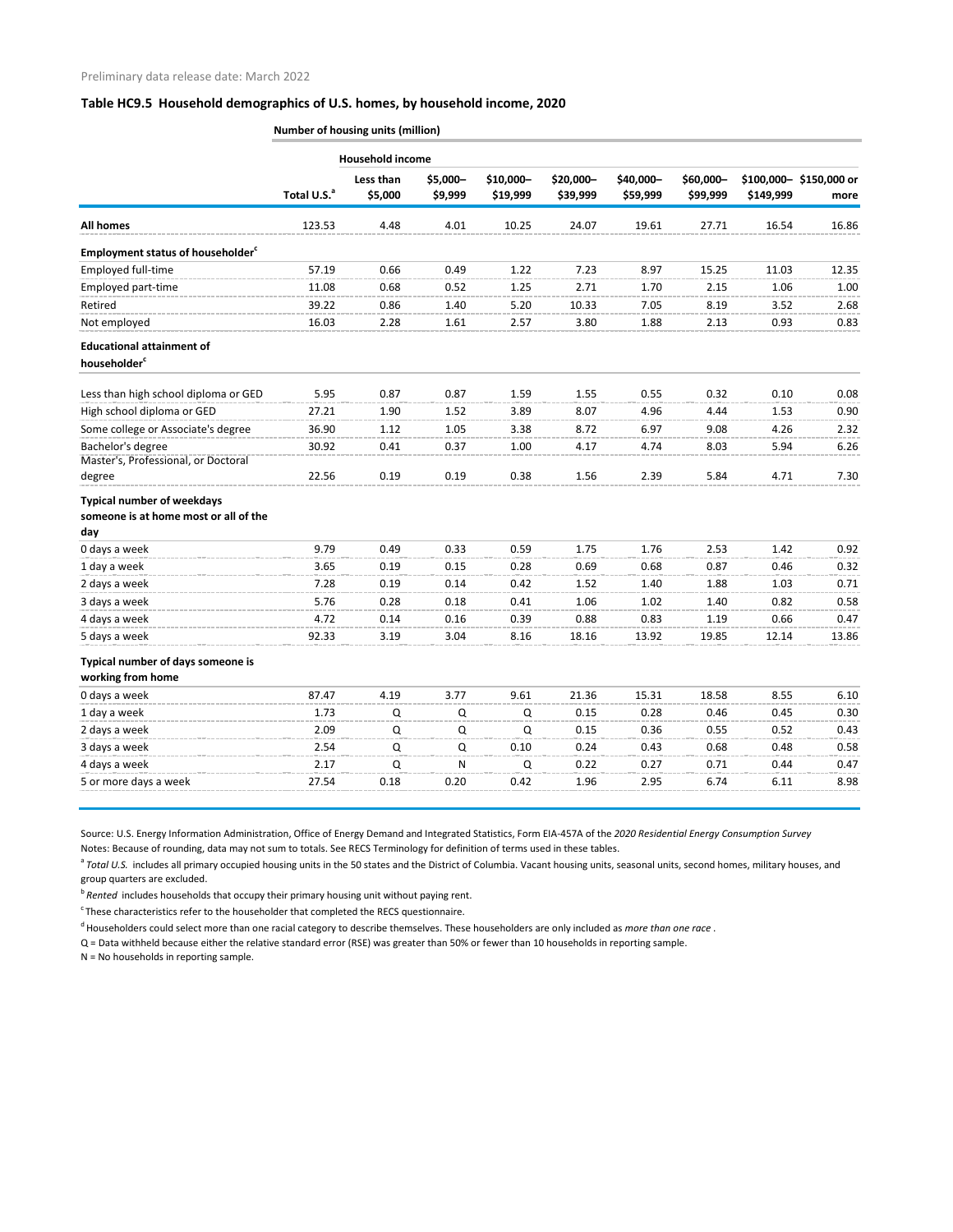## **Relative standard errors (RSEs) for Table HC9.5 Household demographics of U.S. homes, by household income, 2020**

|                                                       | <b>Household income</b> |                      |                     |                       |                       |                        |                       |           |                                |
|-------------------------------------------------------|-------------------------|----------------------|---------------------|-----------------------|-----------------------|------------------------|-----------------------|-----------|--------------------------------|
|                                                       | Total U.S. <sup>a</sup> | Less than<br>\$5,000 | \$5,000-<br>\$9,999 | \$10,000-<br>\$19,999 | \$20,000-<br>\$39,999 | \$40,000 -<br>\$59,999 | \$60,000-<br>\$99,999 | \$149,999 | \$100,000-\$150,000 or<br>more |
| <b>All homes</b>                                      | 0.00                    | 4.63                 | 5.53                | 3.21                  | 1.98                  | 1.83                   | 1.58                  | 1.83      | 1.93                           |
| <b>Number of household members</b>                    |                         |                      |                     |                       |                       |                        |                       |           |                                |
| 1 member                                              | 1.25                    | 6.87                 | 6.43                | 4.33                  | 3.23                  | 3.74                   | 3.52                  | 6.66      | 6.90                           |
| 2 members                                             | 1.15                    | 11.11                | 11.89               | 6.22                  | 2.89                  | 2.69                   | 2.89                  | 3.35      | 3.23                           |
| 3 members                                             | 1.87                    | 13.38                | 17.48               | 10.68                 | 5.45                  | 6.49                   | 4.29                  | 5.03      | 4.76                           |
| 4 members                                             | 2.08                    | 14.22                | 18.39               | 14.56                 | 7.32                  | 6.22                   | 3.24                  | 5.12      | 3.86                           |
| 5 members                                             | 4.12                    | 22.44                | 22.01               | 16.14                 | 10.52                 | 10.78                  | 6.72                  | 9.57      | 8.98                           |
| 6 or more members                                     | 4.58                    | 17.75                | 30.11               | 18.95                 | 12.24                 | 12.56                  | 9.22                  | 10.85     | 9.54                           |
| Children under 18 in household                        |                         |                      |                     |                       |                       |                        |                       |           |                                |
| Yes                                                   | 1.29                    | 8.62                 | 12.72               | 6.68                  | 4.45                  | 4.31                   | 2.57                  | 3.37      | 3.12                           |
| No                                                    | 0.50                    | 6.53                 | 5.49                | 3.66                  | 2.56                  | 1.93                   | 1.98                  | 2.56      | 2.49                           |
|                                                       |                         |                      |                     |                       |                       |                        |                       |           |                                |
| Ownership of housing unit <sup>b</sup>                | 0.42                    |                      |                     |                       |                       |                        |                       |           |                                |
| Owned<br>Rented                                       |                         | 9.92                 | 8.33                | 4.08                  | 2.21                  | 2.18                   | 1.82                  | 1.98      | 2.05                           |
|                                                       | 0.86                    | 5.10                 | 6.94                | 4.69                  | 3.03                  | 3.47                   | 3.57                  | 5.07      | 6.12                           |
| Payment method for energy bills                       |                         |                      |                     |                       |                       |                        |                       |           |                                |
| All paid by household<br>Some paid by household, some | 0.28                    | 5.28                 | 6.73                | 3.13                  | 1.86                  | 1.88                   | 1.57                  | 1.88      | 2.05                           |
| included in rent or condo fee                         | 4.79                    | 18.33                | 13.68               | 13.94                 | 10.97                 | 14.36                  | 11.91                 | 19.77     | 21.31                          |
| All included in rent or condo fee                     | 12.26                   | 64.75                | 33.62               | 32.83                 | 23.14                 | 32.49                  | 35.27                 | 42.40     | 35.93                          |
| Some other method                                     | 3.94                    | 18.72                | 16.19               | 12.89                 | 8.68                  | 12.18                  | 9.47                  | 13.47     | 10.83                          |
|                                                       |                         |                      |                     |                       |                       |                        |                       |           |                                |
| Age of householder <sup>c</sup>                       |                         |                      |                     |                       |                       |                        |                       |           |                                |
| Younger than 25 years                                 | 5.46                    | 16.46                | 16.42               | 13.20                 | 9.02                  | 12.53                  | 10.75                 | 19.59     | 25.12                          |
| 25 to 34 years                                        | 2.18                    | 11.93                | 17.32               | 11.76                 | 6.71                  | 5.90                   | 4.28                  | 5.85      | 7.38                           |
| 35 to 44 years                                        | 2.06                    | 9.22                 | 17.07               | 11.07                 | 5.98                  | 5.59                   | 4.30                  | 4.71      | 4.21                           |
| 45 to 54 years                                        | 2.05                    | 13.25                | 13.02               | 10.88                 | 5.51                  | 6.10                   | 3.64                  | 4.69      | 3.97                           |
| 55 to 64 years                                        | 1.65                    | 11.48                | 8.85                | 7.93                  | 4.10                  | 5.14                   | 3.56                  | 5.25      | 3.92                           |
| 65 to 74 years                                        | 1.90                    | 17.26                | 13.49               | 5.83                  | 4.51                  | 4.58                   | 3.63                  | 5.81      | 6.91                           |
| 75 years or older                                     | 1.99                    | 14.79                | 13.60               | 6.62                  | 4.82                  | 4.87                   | 5.50                  | 7.09      | 8.95                           |
| Ethnicity of householder <sup>c</sup>                 |                         |                      |                     |                       |                       |                        |                       |           |                                |
| Hispanic or Latino                                    | 2.50                    | 9.60                 | 14.10               | 9.42                  | 6.20                  | 5.17                   | 5.79                  | 8.73      | 9.43                           |
| Not Hispanic or Latino                                | 0.32                    | 5.63                 | 5.86                | 3.33                  | 1.95                  | 1.98                   | 1.63                  | 1.81      | 1.88                           |
| Race of householder <sup>c, d</sup>                   |                         |                      |                     |                       |                       |                        |                       |           |                                |
| White alone                                           | 0.37                    | 5.57                 | 6.81                | 3.61                  | 2.21                  | 2.01                   | 1.89                  | 2.01      | 1.97                           |
| Hispanic or Latino                                    | 2.92                    | 10.71                | 15.63               | 9.53                  | 6.47                  | 5.75                   | 6.87                  | 9.45      | 9.31                           |
| Not Hispanic or Latino                                | 0.48                    | 7.51                 | 7.30                | 3.88                  | 2.24                  | 2.29                   | 1.90                  | 2.03      | 1.91                           |
| Black or African American alone                       | 2.23                    | 9.63                 | 10.50               | 8.25                  | 4.92                  | 6.89                   | 5.92                  | 9.41      | 9.81                           |
| Hispanic or Latino                                    | 14.07                   | 35.46                | 58.85               | 42.44                 | 36.30                 | 45.44                  | 27.29                 | 31.72     | 61.91                          |
| Not Hispanic or Latino                                | 2.34                    | 9.83                 | 10.32               | 8.27                  | 5.15                  | 6.81                   | 6.19                  | 10.12     | 9.98                           |
| Asian alone                                           | 3.04                    | 25.68                | 24.51               | 14.57                 | 11.36                 | 11.71                  | 7.79                  | 10.18     | 8.45                           |
| American Indian or Alaska Native                      |                         |                      |                     |                       |                       |                        |                       |           |                                |
| alone                                                 | 9.55                    | 34.11                | 30.95               | 29.04                 | 17.79                 | 26.56                  | 21.43                 | 33.12     | 30.57                          |
| Native Hawaiian or Other Pacific                      |                         |                      |                     |                       |                       |                        |                       |           |                                |
| Islander alone                                        | 15.09                   | 52.99                | 80.24               | 59.26                 | 32.52                 | 49.27                  | 29.30                 | 42.29     | 41.38                          |
| More than one race                                    | 4.87                    | 24.60                | 31.80               | 17.56                 | 11.50                 | 15.53                  | 10.50                 | 17.72     | 15.02                          |

**RSEs for number of housing units**